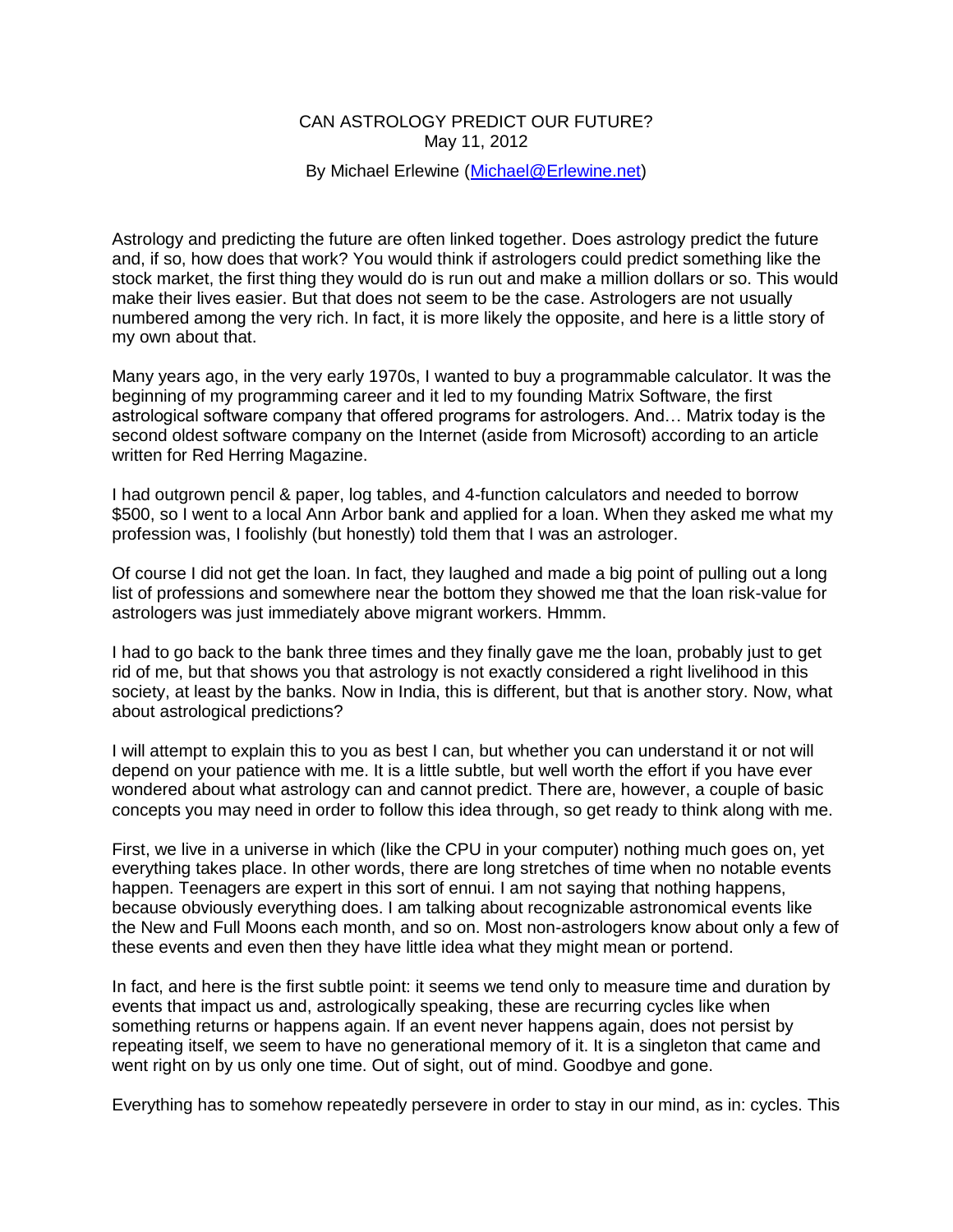is a whole other topic, but worth thinking about sometime. Here I will just scratch the surface.

To stick in our memory an event seems to require truth and persistence, persistence in that it continues to exist (happens again and again), and "truth" meaning it's reality quotient (compared to our more ephemeral existence) is high enough to last into the future. Most things repeat or are cycles.

That is what defines a cycle, like the cycle of the dawn each day, the monthly cycles of the Moon, the yearly cycle of the Earth around the Sun, and on and on. Even the tiny electrons in atoms (and whatever) endlessly repeat their orbits. Repeat, repeat, repeat. I would not be too far off the mark to simply say, if something does not cycle and return on itself, it does not exist, at least as far we know it, as far as we can recall. We need help remembering and cycles endlessly remind us. They keep us awake by always being there. Make sense?

What is perhaps subtle here is the concept that everything 'IS' only by somehow having the energy or persistence to remain or exist – duration. Rocks last a long time; snow-cones not so long. So far I have pointed out that in this great expanse of time we call life, the way we measure time as we know it (clocks, etc.) comes from cycles that return and repeat themselves endlessly. This repetition of cycles gets our attention, and we can mark time by them, you know: days, months, years, etc. Is it not interesting that our measurement of time is based on celestial events that return, but most folks don't "believe" in astrology?

Celestial or heavenly events like the New and Full Moons are events in time we can measure, but what do they mean? How do they differ from planetary returns and can we measure the difference? And here comes the second somewhat subtle point:

Just because a difference is small (even minute) does not indicate it has no meaning or importance. If the 'only' difference between an event and none at all is very small, it still may be all the difference in the world. If that tiny difference is all there is between nothing happening and an event, then by definition that difference is significant and perhaps even magnified because perhaps it is, and I repeat, "all the difference in the world."

You may need to ponder this idea that small differences can have big effects compared to nothing. Think 'Chaos Theory' and homeopathy. As humans we routinely make mountains out of mole hills, so this should not be a new thought for us. So far I hopefully have given you a little understanding for what is coming next, what I have to say about astrological prediction. And this next part gets a little harder, so bear with me.

If we add up all the celestial factors that astrologers like to measure, we get a fairly long list of timed events, like exactly when this or that heavenly event takes place. In between these events, as mentioned, is (astrologically speaking) non-event-time, just plain-old time/space, with nothing much happening. In fact, aside from the astrological events themselves, we have only the coming to be of the event (prolog) and the passing away of the event (epilog). So these astrological events can be felt coming and going. As astrologers like to say, "Coming events cast their shadow."

But sandwiched between the prolog and the epilogue is the event itself, the moment of its most 'being' or suchness. This event is what we mark time with (and from), like the Full Moon. We have the coming of the Full Moon, the Full Moon itself, and the passing away from the Full Moon, but the main event is the moment and time of the Full Moon.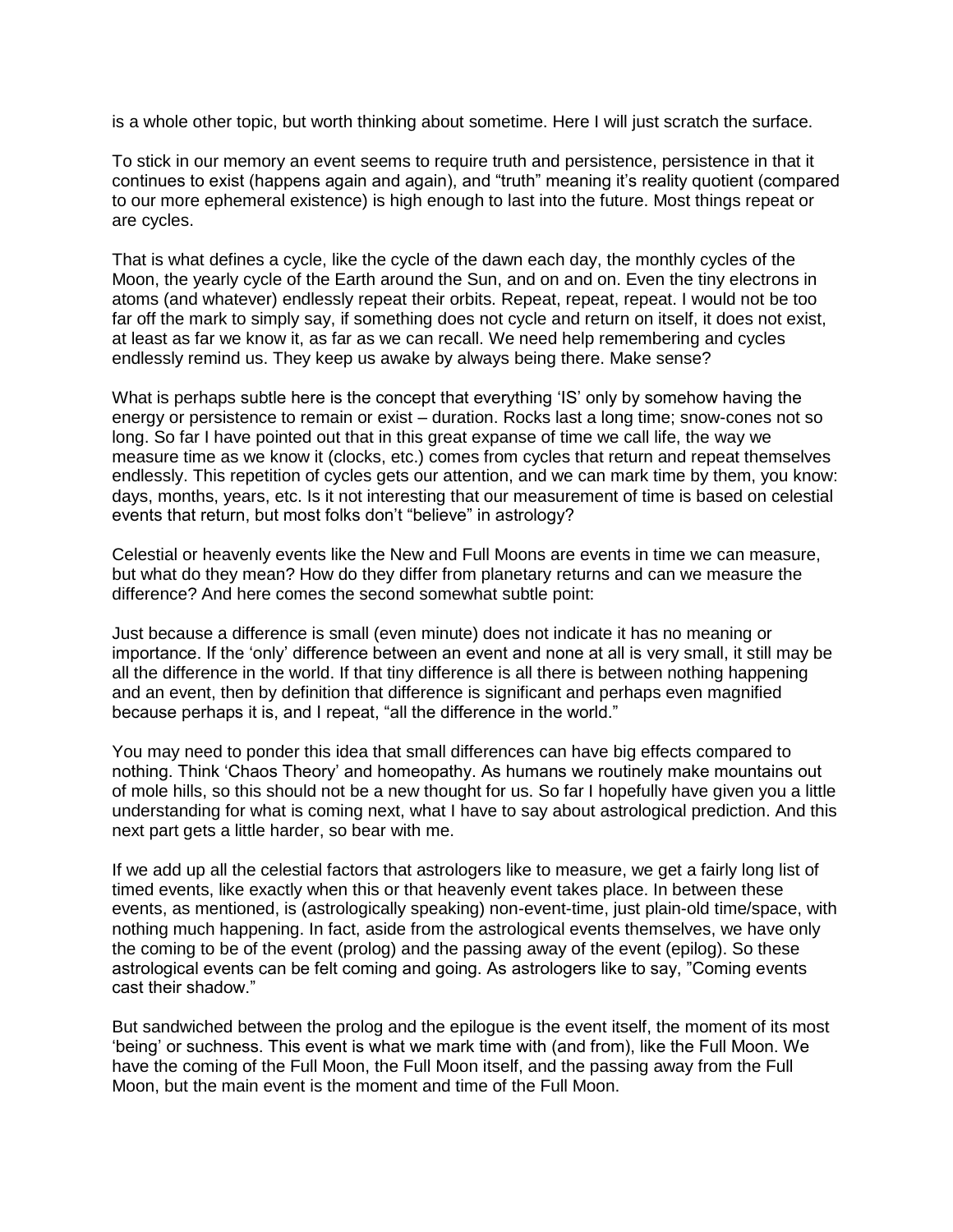So far we have been mostly talking about the astronomy, the physical heavenly events that we can locate and observe. Astrology is cultural astronomy, what astronomy means to us. Astrologers have spent many centuries and lifetimes determining what these various astrological events or signatures are about, what they mean, but they all seem to agree that, whatever they may mean, meaning arises from or is signified by and at the time of the event itself. I have run out of space. And in the next blog I will try to explain a more subtle point. I apologize if this is too abstract. Do you understand it so far?

## CAN ASTROLOGY PREDICT OUR FUTURE? Part 2 of 2 May 12. 2012

Time, like space, is not something we can see with our eyes, hear with our ears, or feel with our fingers. We measure time only by being aware of the duration between the events that occur in it. With no memorable events, we have no memory of living. If we had room here I could describe to you why our social sense of time is merely a convention agreed upon by the majority and that individuals can (and do) fall outside (through the cracks) of conventional time. That is what shamans are all about, but that would be another, but perhaps interesting, blog.

This world of celestial time (aside from our personal happenings and society) is mostly empty of large events, astronomically speaking. The most meaningful or true moments (cyclically speaking) that most people are aware of are the various celestial events like the New and Full Moons, and of course the rising of the Sun each day. These heavenly events have been with us long before humans walked the earth, and they self-signify themselves. Their happening marks or articulates time from otherwise just being a relatively uneventful flow. They are so important that we count on them. After all, we measure time: days, months, years, etc. this way. But just what are they?

They are simply significant astronomical events that we all can see and acknowledge. These events stand out from or persist against the background of the normal stream of relatively noneventful time. They serve to demarcate or divide time so that we can know of its passing. These events exist in some clear way in the heavens. And they last.

By "last" I mean they exist, persevere, and clearly separate or demarcate time, giving us our sense of duration. By articulating time, they make it possible for there to be a future. They define it. Compared to most events in life, these celestial events are significant. After all, they have been with us for thousands of years and we use them to measure time -- a vast astronomical clock.

In other words, these astronomical events that astrologers measure will last or persist long enough to make it into the future where they will still be. And they have been there for millennia. The fact that they are cycles and repeat themselves even gives them almost a kind of immortality. They are always going to be there long after we are gone, which is a significant point.

It is axiomatic that truth, whatever is 'true', will outlast whatever is false or non-essential. These true astronomical events have been there forever and will continue to be there in the future. Therefore, they represent or are "of the future. They are the future, because they actually define it in time.

It is this way (by defining the future), and only in this way, that astrological events predict the future. Yes, there are psychics or seers like Nostradamus who seem to actually predict the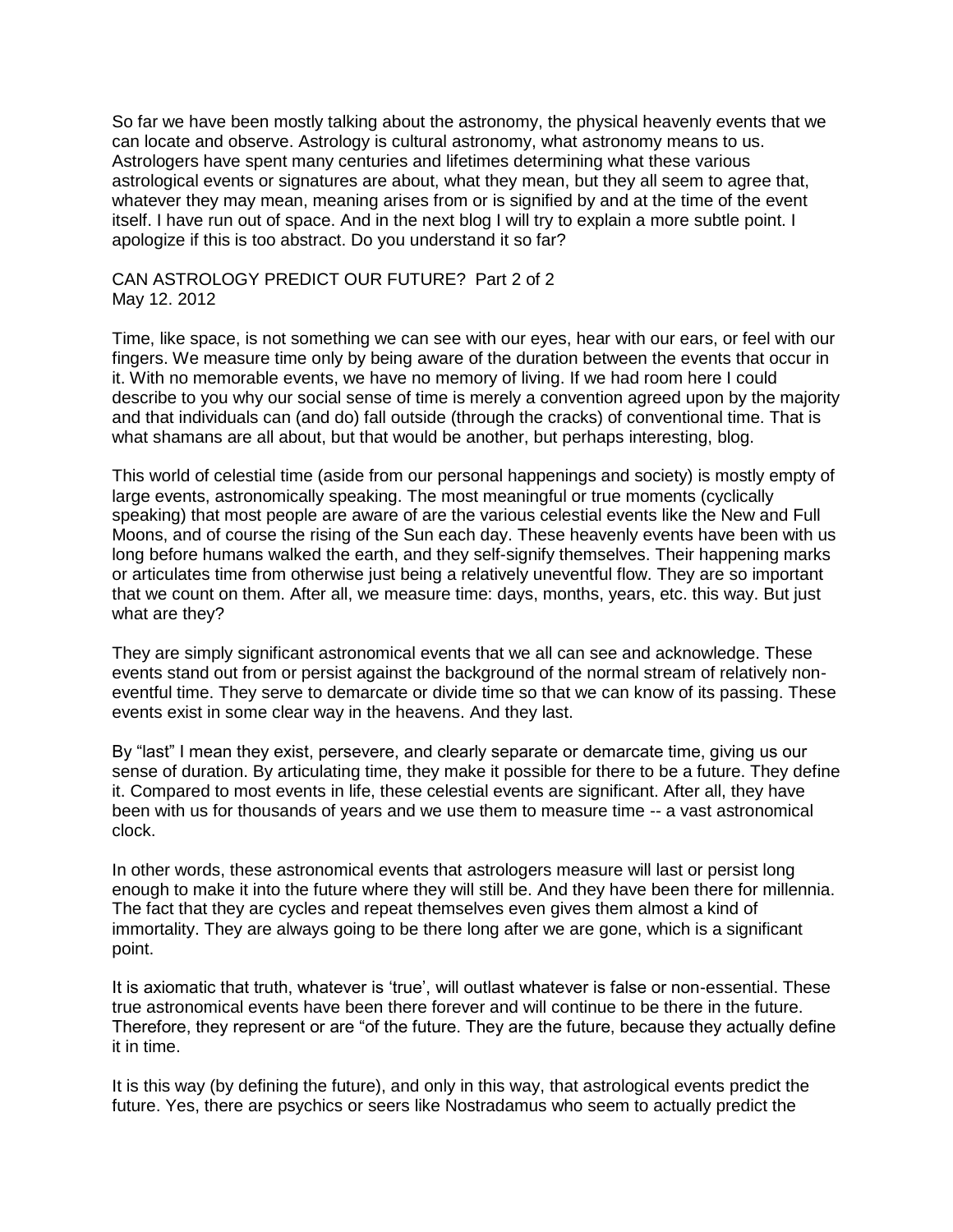future from dreams or from their minds, but this is not what astrologers do, unless they happen also to be psychic. Note the difference between astrologers and psychics. I am not knocking psychics. I just don't happen to be able to do that.

Astrologers, like astronomers, measure celestial events in time, make a list, point them out to us, observe them when they happen, AND astrologers (to the best of their ability) also attempt to tell us what these celestial events mean both now and for the future. That is how astrologers predict the future. And since this may appear a little abstract, let me rephrase it.

Astrological events like the Full Moon each month or the conjunction in the sky of Venus and Jupiter (from Earth's view) articulate (serve as place markers in) an otherwise relatively uneventful time. They signify or stand for something. Whether or not they are auspicious for this or that purpose we can debate about, but their occurrence is a simple fact that we can note and depend on. This is astronomy.

And these heavenly events are true events that actually happen. They have truth. And while we can argue about their significance (what they mean), we cannot argue about the fact that these events happen and exist. And they are even cyclic; they repeat themselves, so we can continue to muse on what they can possibly mean for centuries to come, but their possible meaning is not the point here.

I mentioned in the previous blog that our life is all about cycles, and not just the Sun and Moon cycles, but the cycles of our breathing, of our heartbeat, and so on. Cycles are everywhere. Astrologers note that in the warp and woof of time, in the relative emptiness of time (astronomically speaking), we have these recurring events such as the New Moon, Full Moon, plus scores of events of lesser note, all of which are distinct astronomical events.

Astrologers have found that these events are significant; they are 'significators' that articulate or mark time in auspicious ways. These events stand for something and they persist or have "truth" and that truth is true enough to persist and define the future. In this way, celestial events foretell the future. In fact, we can name the date and time when these astronomical events will take place from today far into the future. It only remains to know what they 'mean', which is what astrology is all about.

In this way, astrology is one way to look at our world and ourselves. Not the only way, but another way than what society has taught us. I call it a "second opinion" on what we have been programmed by society to know as ourselves. Astrology changed my life by giving me another look at myself aside from the conventions of society in the 1950s. I was relieved to refer to myself other than through the catch-words of modern psychology (then in its heyday), words like paranoid, manic-depressive, neurotic, etc. That is how we were programmed to think of ourselves back in the 1950s. Seeing myself through astrology was a big relief.

So the future contains a seeming endless amount of significant astronomical events. These events are waiting out there to happen and they have happened endless times before. Where astrologers differ and find their differences are in what these events mean or signify. Understanding the significance or meaning of astronomical events like the monthly New and Full Moons requires some awareness on our part. We can develop that.

It is not astrology to tell someone you have Venus Conjunct Neptune. That is astronomy. It is astrology to suggest what this might mean "a deep love of the sea" or "valuing togetherness," and so on. Everyone can learn to do the astronomy in astrology, but you can't really interpret